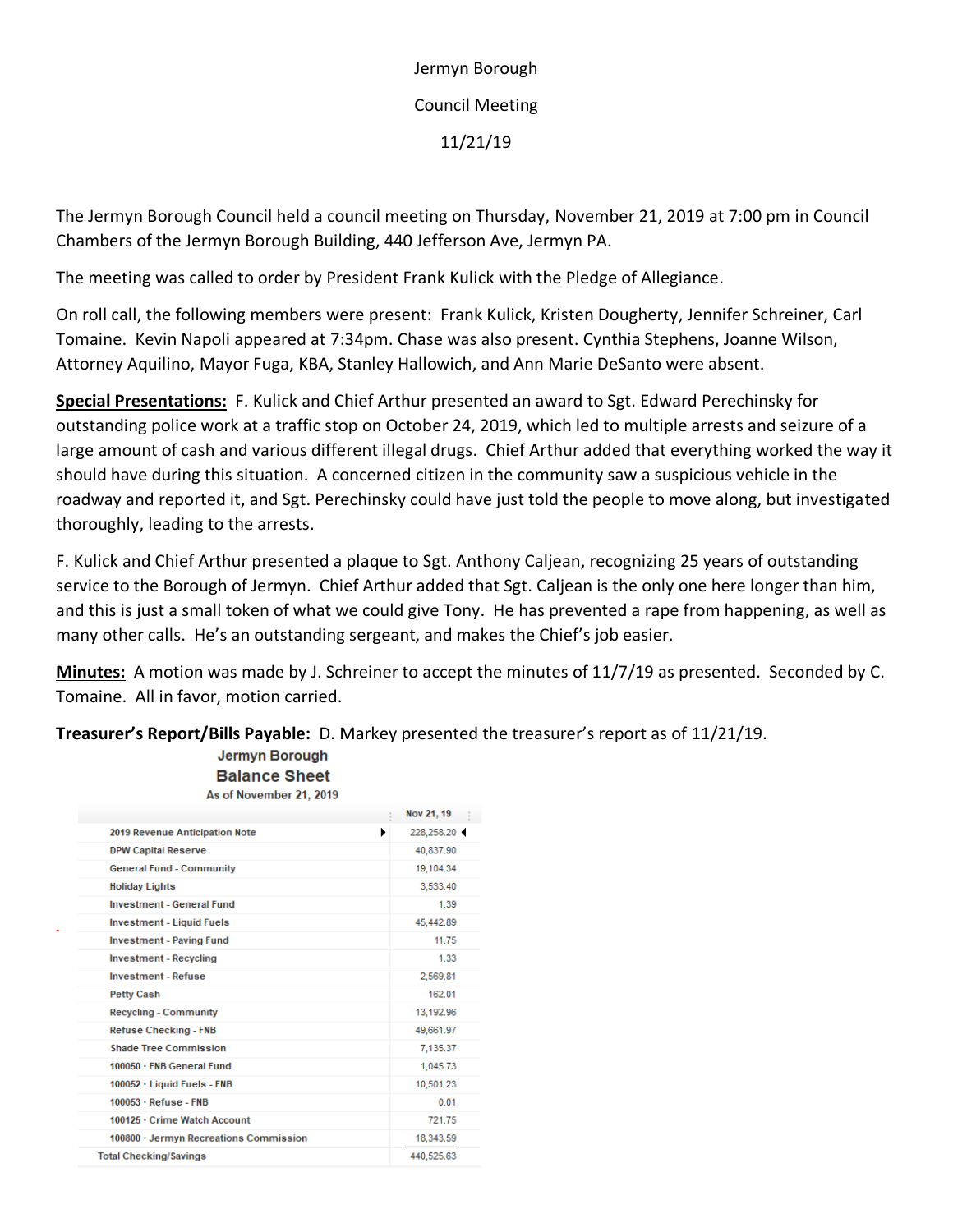| <b>Current Liabilities</b>                     |           |
|------------------------------------------------|-----------|
| <b>Accounts Payable</b>                        |           |
| 200000 · Accounts Payable                      | 39,955.26 |
| <b>Total Accounts Payable</b>                  | 39,955.26 |
| <b>Other Current Liabilities</b>               |           |
| $210000 \cdot$ Withholding - Federal Income Tx | 2,757.35  |
| 210100 · Withholding - Social Security         | 3.109.92  |
| 210200 · Withholding - Medicare                | 727.38    |
| $210300 \cdot$ Withholding - State Tax         | 769.97    |
| $210400 \cdot$ Withholding - PA Unemployment   | 83.69     |
| 210500 · Withholding - Local Tax               | 297.67    |
| <b>Total Other Current Liabilities</b>         | 7,745.98  |
| <b>Total Current Liabilities</b>               | 47,701.24 |
| <b>Total Liabilities</b>                       | 47.701.24 |

A motion was made by K. Dougherty to accept the treasurer's report and pay the bills as presented. Seconded by J. Schreiner. All members in favor, motion carried.

**Correspondence:** None.

**Public Comment:** None.

## **Reports:**

**Police Report:** Chief Arthur reported that a couple arrests were made over the past couple of months. The police are still monitoring bus stops and doing house watch checks.

**Fire Report:** Chief Hallowich was unable to be in attendance tonight.

**Zoning:** Bob Chase has nothing at this time.

**Tax Collector:** Absent.

**Mayor's Report:** Absent.

## **Solicitor/Code Enforcement Officer:** Absent.

**Engineer:** Absent.

**Planning Commission:** Absent. D. Markey stated we need a letter from the planning commission stating that the grant the borough would like to apply for to repair the sewer on Bacon Street is inline with the borough's comprehensive plan.

**Public Safety:** K. Napoli was not yet in attendance during the time of reports.

**Recreations:** Absent.

**Grants Committee:** K. Dougherty had nothing for Grants at this time.

**MS4 Committee:** K. Dougherty had nothing for MS4 at this time.

**Shade Tree Commission:** Absent.

**Finance Committee:** F. Kulick unveiled the 2020 Budget draft and reviewed with the members present. He encouraged anyone who has any ideas to report to D. Markey. F. Kulick stated the garbage fee will increase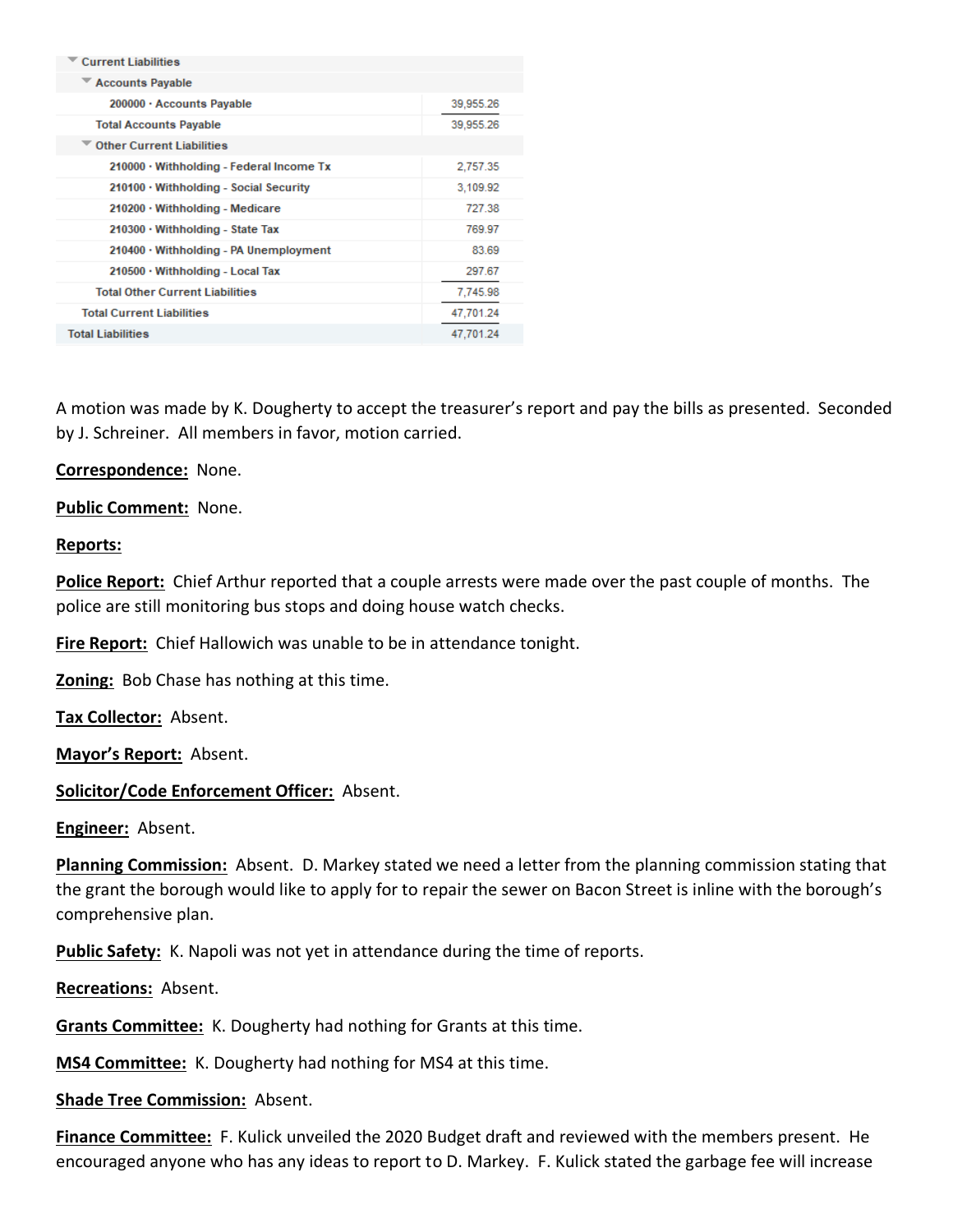due to the new contract. Also, we will need to raise general tax by 1 mill, and impose a special tax for police of 4 mills, and fire of 1 mill. F. Kulick stated that the garbage fee will be more of a hit than the taxes, however that's really nothing that we can control. We've decreased the fees year over year the past few years. D. Markey added that the 2016 bid to include recycling was \$30K less than the garbage bid alone. Things have changed over the past few years; tipping fees are increasing, and the market for recycling exporting have greatly diminished. Residual rates are hurting as well, and we need to all remember to keep our recyclables clean. Also, in Jermyn, we have the luxury of being able to throw out all trash. We don't have a sticker system, a bag limit, a bulk item limit, etc.

F. Kulick added that in two years, our big paving loan will be paid off and our next paving projects can be on a smaller scale. F. Kulick stated we received an amount of bills today from KBA, some going back some time, and we are looking into them. F. Kulick added that we provide around the clock police coverage, we contribute to the fire companies, etc. and we're dealing with 1968 assessment values as well. D. Markey stated that in his opinion, our police force is second to none, and we are surrounded by municipalities with multi-million dollar budgets who can pay the police way more than Jermyn can, but we need to be able to pay the wages to attract and retain a good police force.

**DPW Committee:** J. Schreiner reported that the DPW pole building was delivered, and the company should be here on December 2<sup>nd</sup> to install. Also, the plow schedule is almost finished, and we will be getting that out shortly. F. Kulick asked if we are adequately staffed. J. Schreiner stated she thinks we are.

**Borough Manager:** D. Markey reported the Santa Parade is this Saturday. We will meet here at the borough building at 9:45 am. J. Schreiner asked if anyone else is going? D. Markey reported no.

Our reorganization meeting on January 6th, will include our new Junior Council Person, Isabella Brown, who is in attendance tonight. He encouraged council members to introduce themselves after the meeting.

The Jermyn 150<sup>th</sup> Anniversary Ceremony will be here on Friday, January 3<sup>rd</sup>, 2020 at 6:00 pm. That is 150 years to the day that the borough was incorporated.

D. Markey stated that the rental letters will be ready to go out next week, along with an affidavit. If applicable, they can fill out an affidavit.

When the website was renewed, we were informed that the old server our email addresses were on is obsolete and they are moving us to an Office 365 server, which will be the same price for the next year. Within a year, we'll have to make a decision as to which way to go. Email changeover will take place on Saturday, November 30<sup>th</sup>.

The PSAB sent some invoices. We have our membership dues and borough council association dues, but also a new program called PSAB plus. He explained the program. Council advised to contact PSAB and find out what the additional cost and benefits are.

D. Markey asked for a motion from council to renew the Mayor's memberships for both associations he is a member of. Both of the dues are \$60 each. A motion was made by K. Dougherty to renew the memberships for the two mayor's associations. Seconded by J. Schreiner. All members in favor, motion carried.

Currently, we received an invoice for a pre-billed block of time – 20 hours from MBC for IT services. The current rate is \$95/hour. D. Markey has been researching several different other companies to ensure the best cost for the borough. K. Dougherty stated she has some contacts with IT consultants, and will research further for us.